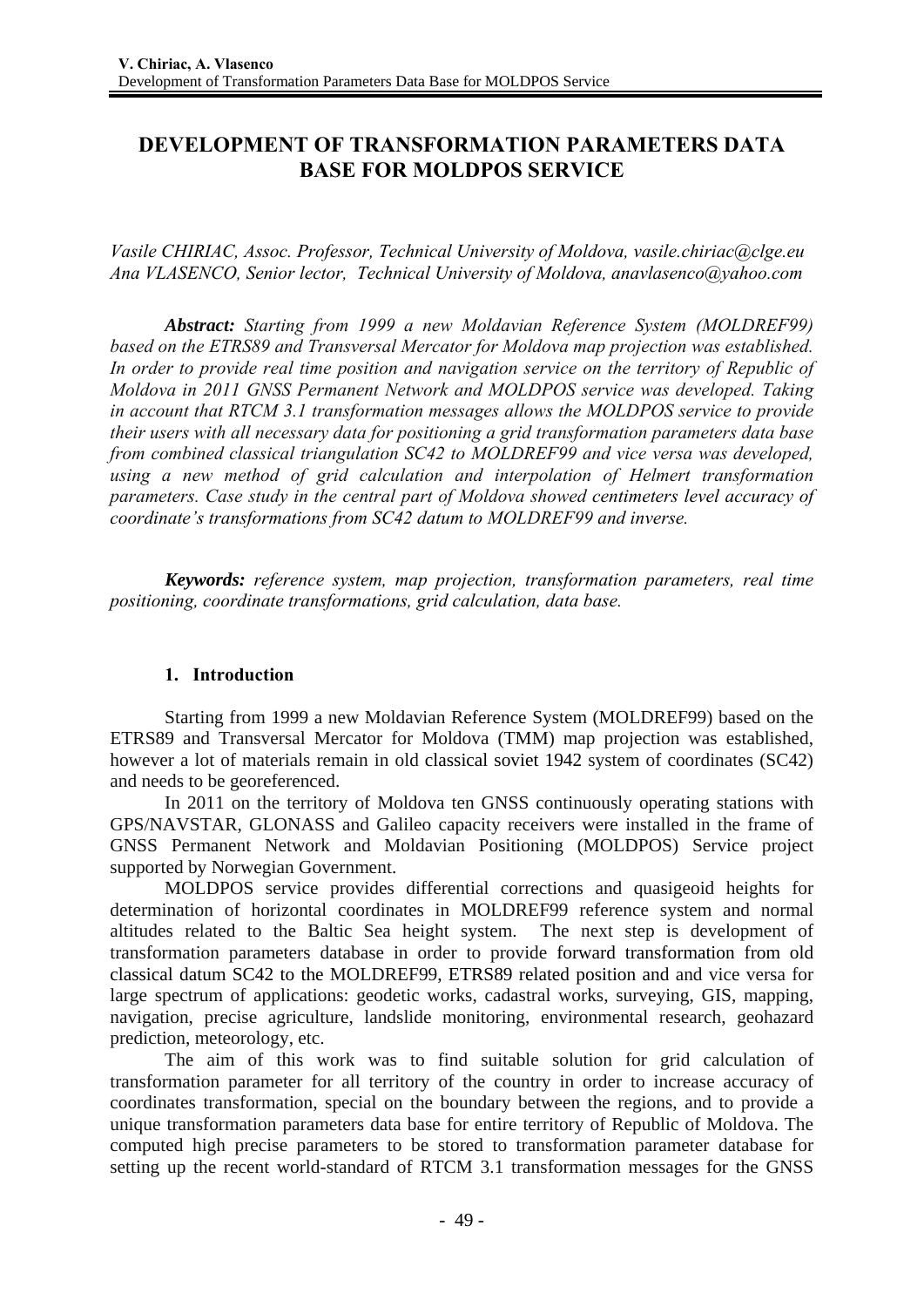rover-clients using a RTCM transformation messages server to provide their users with all necessary information for RTK measurements.

The objective of the work was comparative analyze of coordinate transformation accuracy using existing regional 2D Helmet transformation parameters datasets and proposed grid of 3D transformation parameters database. The test was done in pilot area using transformed coordinates from SC42 to ETRS89 and GNSS measurements.

#### **2. Setting up the grid for country territory**

Existing 2D Helmert transformation parameters are calculated from combined MOLDREF99 and old SC42 geodetic sites for each region separate and it was noticed a big difference of coordinates on the regions boundaries. In order to provide a uniform transformation parameters data base for entire territory a grid of 15x15 km cells was set up taking in account density of the National Geodetic Network zero, first and second order RGN sites to have at least 3 of them with known SC42 coordinates within radius of 8,5 km from the grid nodes (Fig. 1). The interpolated values of transformation parameters within cells will eliminate the boundary problem and increase the accuracy of coordinate transformation from MOLDREF99 to SC42 and inverse.



Fig. 1. A grid of cells with National Geodetic Network zero, first and second order RGN sites on the territory of Republic of Moldova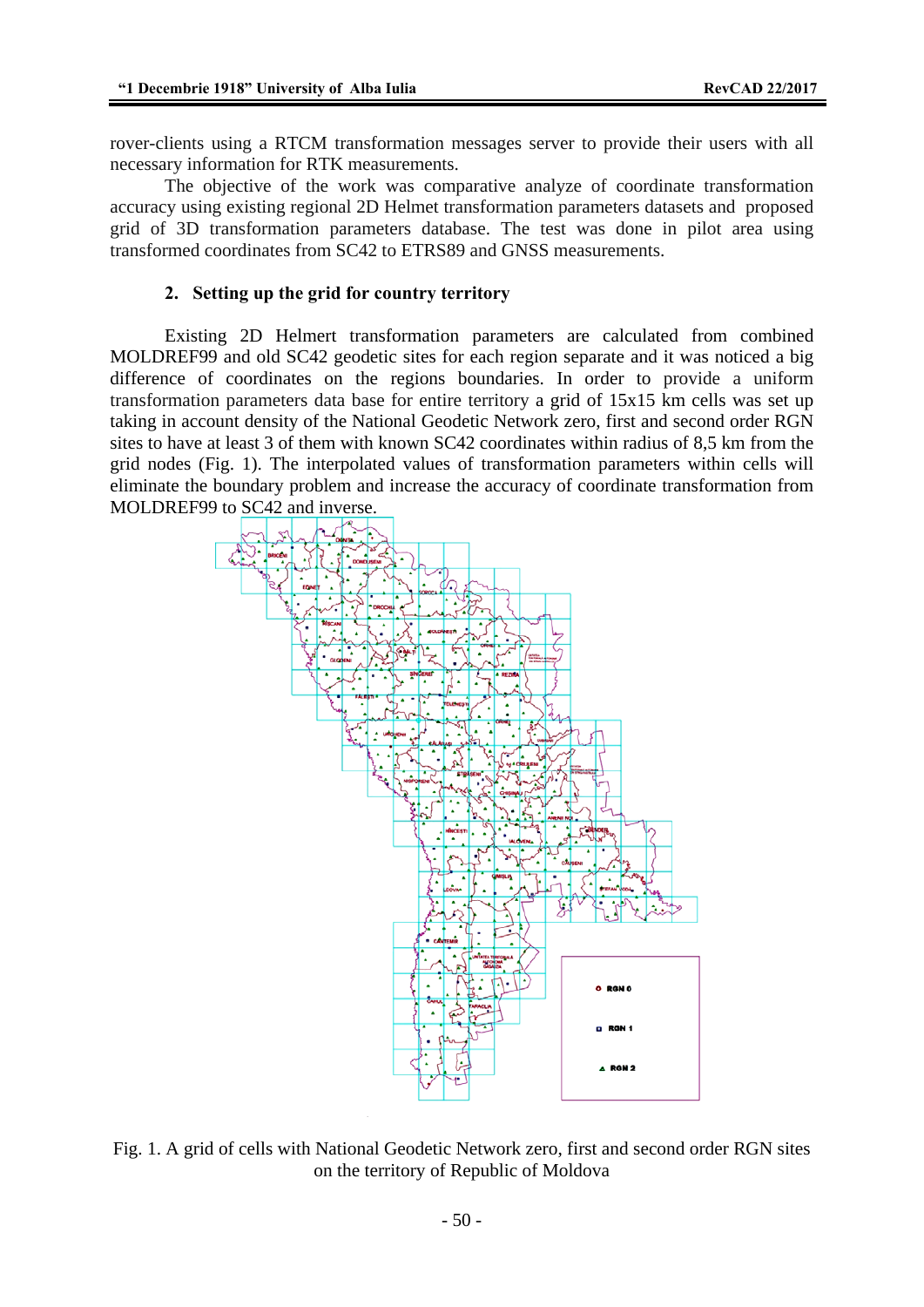### **3. Calculation algorithm**

Taking in account that the old triangulation geodetic sites are given in SC42 ellipsoidal coordinates  $(\varphi, \lambda, h)^{SC42}$  first step is the transformation to geocentric three-dimensional coordinates  $(X, Y, Z)^{S42}$  using well known equations:

$$
\begin{bmatrix} X \ Y \ Z \end{bmatrix} = \begin{bmatrix} (N+h)\cos\varphi\cos\lambda \\ (N+h)\cos\varphi\sin\lambda \\ [N(1-e^2)+h]\sin\varphi \end{bmatrix}
$$
 (1)

where: N - radius of curvature in the prime vertical., e – first eccentricity of ellipsoid.

 Using at least three common geodetic sites with coordinates determinated in both reference systems ETRS89 and SC42 the transformation parameters were calculated using the following equations of corrections:

⎟ ⎟ ⎟ ⎟ ⎟ ⎟ ⎟ ⎟ ⎟ ⎠ ⎞ ⎜ ⎜ ⎜ ⎜ ⎜ ⎜ ⎜ ⎜ ⎜ ⎝ ⎛ ⋅ ⎟ ⎟ ⎟ ⎟ ⎟ ⎟ ⎟ ⎟ ⎟ ⎟ ⎟ ⎟ ⎟ ⎠ ⎞ ⎜ ⎜ ⎜ ⎜ ⎜ ⎜ ⎜ ⎜ ⎜ ⎜ ⎜ ⎜ ⎜ ⎝ ⎛ − − − ⋅ ⋅ ⋅ ⋅ ⋅ ⋅ ⋅ ⋅ ⋅ ⋅ ⋅ ⋅ ⋅ ⋅ ⋅ ⋅ ⋅ ⋅ ⋅ ⋅ ⋅ − − − = ⎟ ⎟ ⎟ ⎟ ⎟ ⎟ ⎟ ⎟ ⎟ ⎟ ⎟ ⎟ ⎟ ⎠ ⎞ ⎜ ⎜ ⎜ ⎜ ⎜ ⎜ ⎜ ⎜ ⎜ ⎜ ⎜ ⎜ ⎜ ⎝ ⎛ ⋅ ⋅ ⋅ − ⎟ ⎟ ⎟ ⎟ ⎟ ⎟ ⎟ ⎟ ⎟ ⎟ ⎟ ⎟ ⎟ ⎠ ⎞ ⎜ ⎜ ⎜ ⎜ ⎜ ⎜ ⎜ ⎜ ⎜ ⎜ ⎜ ⎜ ⎜ ⎝ ⎛ − − − ⋅ ⋅ ⋅ − − − *z y x y x SC n SC n SC n SC n SC n SC n SC n SC n SC n SC SC SC SC SC SC SC SC SC Zn Yn Xn Z Y X SC n ETRS n SC n ETRS n SC n ETRS n ETRS SC ETRS SC ETRS SC m tz t t Z Y X Y Z X X Z Y Z Y X Y Z X X Z Y v v v v v v Z Z Y Y X X Z Z Y Y X X* ω ω ω 0 0 1 0 0 1 0 0 1 0 0 0 0 0 1 0 0 1 0 0 1 0 0 0 42 42 42 42 42 42 42 42 42 42 1 42 1 42 1 42 1 42 1 42 1 42 1 42 1 42 1 1 1 1 89 42 89 42 89 42 42 1 89 1 42 1 89 1 42 1 89 1 (2)

Solving linear equations using least squares method, 7 Helmert transformation parameters were calculated in each 16 nodes of 9 cells of pilot zone. The geodetic sites were selected within the radius of 8.5 km from each node with at least one common site with neighbouring nodes (Fig. 2).



Fig. 2. Establishment of radius and cells dimension in pilot zone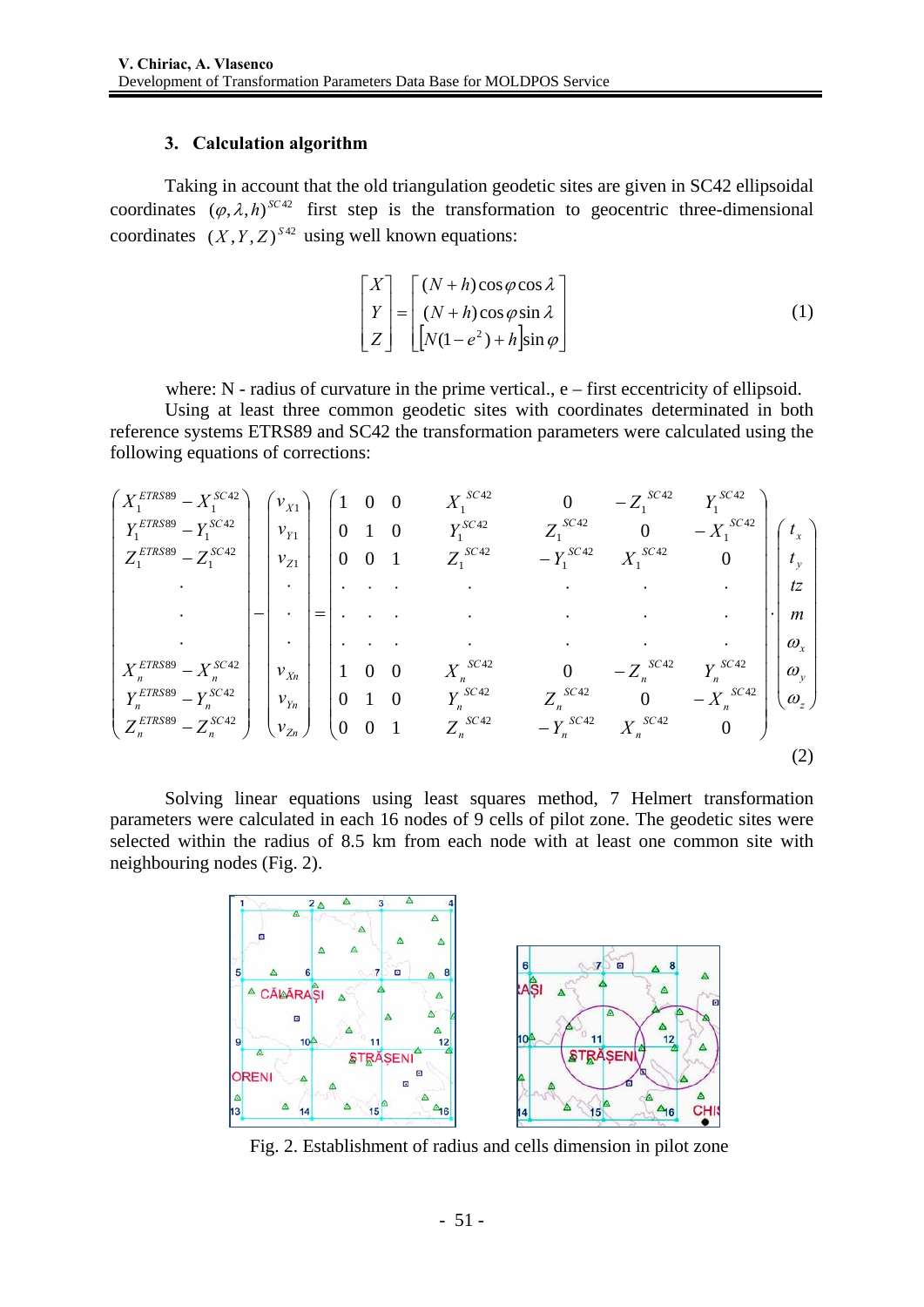As result 7 transformation parameters were calculated for each of 16 nodes in order to have for each cell 4 sets of transformation parameters (Table 1).

| <b>Nodes</b>            | $L_x$ , m | $L_{\nu}$ , m | $t_{z}$ , m | $m, 10^{-6}$ | $\omega_x$ " | $\omega_v$ " | $\omega_{x}$ " |
|-------------------------|-----------|---------------|-------------|--------------|--------------|--------------|----------------|
| $\mathbf{1}$            | 0,534     | 154,934       | 109,718     | $-6,147$     | 0,035        | 0,234        | 1,038          |
| $\overline{2}$          | $-15,482$ | 145,496       | 89,535      | $-1,839$     | $-0,735$     | $-0,176$     | 0,063          |
| 3                       | $-4,208$  | 153,330       | 105,807     | $-5,171$     | 0,259        | 0,322        | 1,326          |
| $\overline{\mathbf{4}}$ | $-7,619$  | 151,503       | 100,572     | $-4,154$     | 0,750        | 0,619        | 1,944          |
| 5                       | $-10,782$ | 148,696       | 95,417      | $-3,121$     | 0,098        | 0,275        | 1,112          |
| 6                       | $-7,524$  | 151,602       | 99,538      | $-4,048$     | 1,777        | 1,191        | 3,225          |
| 7                       | $-3,838$  | 152,201       | 103,570     | $-4,890$     | $-0,112$     | 0,169        | 0,850          |
| 8                       | $-14,271$ | 151,067       | 94,346      | $-2,792$     | $-2,071$     | $-0,930$     | $-1,399$       |
| 9                       | $-12,118$ | 148,911       | 92,799      | $-2,705$     | $-0,719$     | $-0,127$     | 0,175          |
| 10                      | $-16,532$ | 145,730       | 88,279      | $-1,608$     | 0,246        | 0,360        | 1,302          |
| 11                      | $-10,972$ | 148,905       | 94,971      | $-3,062$     | $-0,061$     | 0,201        | 0,940          |
| 12                      | 4,354     | 141,733       | 107,611     | $-5,585$     | 4,656        | 2,737        | 5,970          |
| 13                      | $-1,477$  | 150,207       | 101,949     | $-4,827$     | 5,706        | 3,341        | 7,813          |
| 14                      | $-1,872$  | 155,348       | 105,255     | $-5,429$     | 0,736        | 0,665        | 1,988          |
| 15                      | $-10,326$ | 150,512       | 95,542      | $-3,271$     | 1,147        | 0,872        | 2,46           |
| 16                      | $-6,179$  | 151,547       | 101,766     | -4,429       | $-0,263$     | 0,068        | 0,682          |

Table 1. Sets of transformation parameters for nodes

To calculate transformation parameters  $(t_x, t_y, t_z, m, \omega_x, \omega_y, \omega_z)$  for geodetic site (*x*, *y*) within cells a bilinear interpolation methods was used as function of the distances ( $\Delta x$ , <sup>Δ</sup>*y*) and grid dimension *s* respectively (Fig. 3).



Fig. 3. Interpolation of transformation parameters diagrams

The interpolation was done for 3 geodetic sites those were not included in transformation parameters calculations: 51Stejareni and 196Vorniceni within cell 10-11-14- 15; D12Romanesti Vest within cell 7-8-11-12 (Fig 3). For calculation of each of 7 transformation parameters sites were used bilinear interpolation formulae: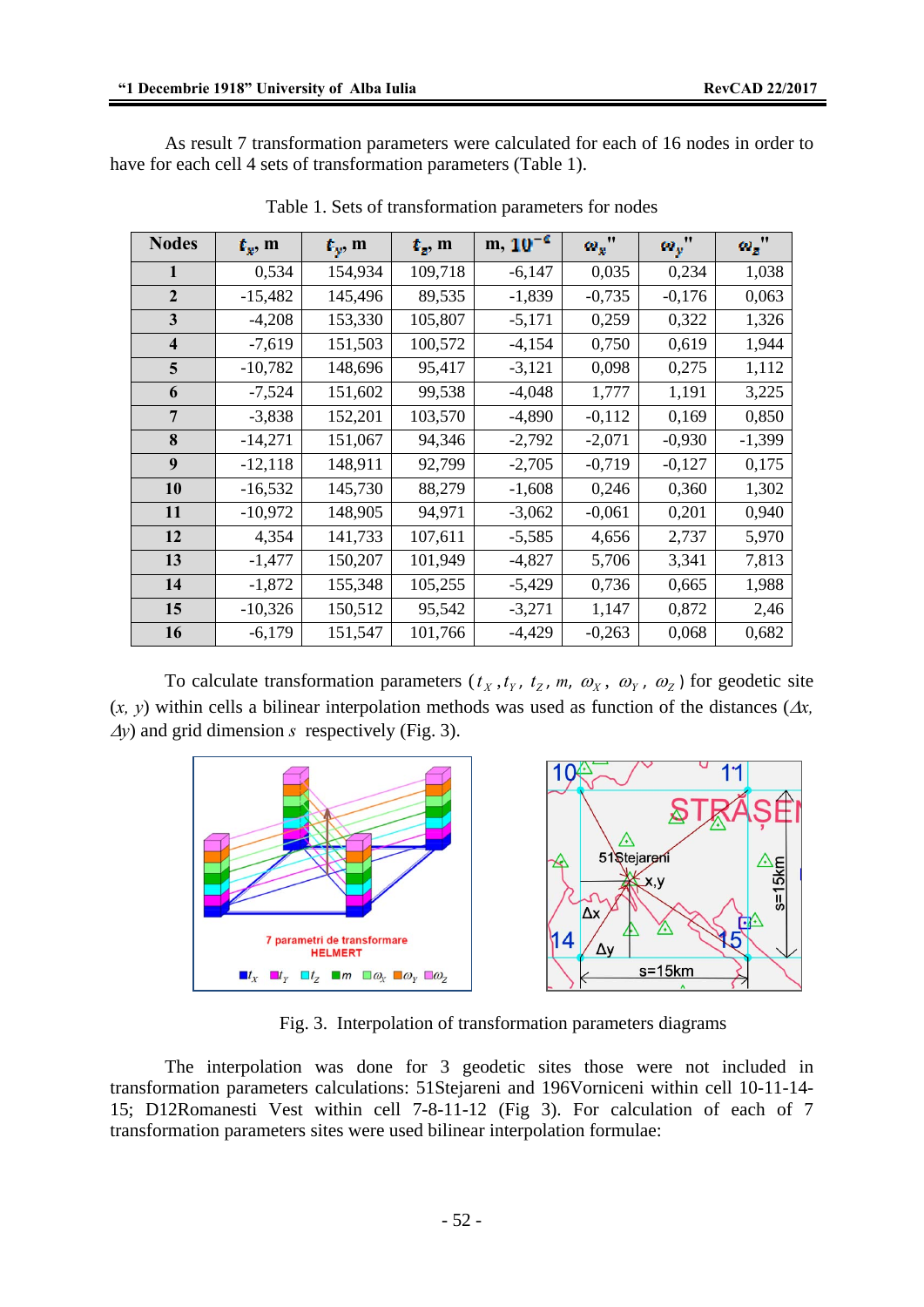where:

$$
P_t(x, y) = a_{0_i} + a_{1_i}k + a_{2_i}l + a_{3_i}k^i,
$$
\n(3)

$$
a_{0i} = P_{1A_i},
$$
  
\n
$$
a_{1i} = P_{1B_i} - P_{1A_i},
$$
  
\n
$$
a_{2i} = P_{10_i} - P_{1A_i},
$$
  
\n
$$
a_{3i} = P_{1A_i} + P_{11_i} - P_{1B_i} - P_{10_i},
$$
  
\n
$$
k = \Delta y / s,
$$
  
\n
$$
l = \Delta x / s,
$$

 $P_{10}$ ,  $P_{11}$ ,  $P_{14}$ ,  $P_{15}$  - transformation parameters for the cell 10-11-14-15 were the geodetic site is located (*i*=1,2,3,...7);

*s* – cell dimension.

The interpolated transformation parameters for all three sits are showed in table 2.

| ID                 | $t_x$ , m | $t_{\rm v}$ , m | $t_{\rm s}$ , m | m, $10^{-6}$ | $\omega_{\rm r}$ | $\omega_{\rm w}$ " | $\omega_z$ |
|--------------------|-----------|-----------------|-----------------|--------------|------------------|--------------------|------------|
| 51 Stejareni       | $-9,199$  | 150,590         | 96,817          | $-3,527$     | 0,535            | 0,537              | 1,701      |
| 196 Vorniceni      | $-12,213$ | 148,407         | 93,408          | $-2,740$     | 0,223            | 0,356              | 1,293      |
| D12 Romanesti Vest | $-1,853$  | 142,544         | 104,135         | $-4,644$     | 2,487            | 1,502              | 3,505      |

Table 2. Interpolated transformation parameters

Using transformation parameters from table 2 the ETRS89 geocentric coordinates *X, Y, Z* were calculated following equations below:

$$
\begin{bmatrix} X \ Y \ Z \end{bmatrix}_{ETRSS} = \begin{bmatrix} t_x \ t_y \ t_z \end{bmatrix} + (1+m) \cdot \begin{bmatrix} 1 & \omega_z & -\omega_y \\ -\omega_z & 1 & \omega_x \\ \omega_y & -\omega_x & 1 \end{bmatrix} \cdot \begin{bmatrix} X \\ Y \\ Z \end{bmatrix}_{SC42}
$$
 (4)

Table 3. Differences between the calculated coordinates and official catalogue data

| ID                | $XETRS89$ , m<br>(calculated) | $Y$ ETRS89, m<br>(calculated) | $Z$ ETRS89, m<br>(calculated) | $\Delta X$ , m | $\Delta Y$ , m | $\Delta Z$ , m |
|-------------------|-------------------------------|-------------------------------|-------------------------------|----------------|----------------|----------------|
| 51 Stejareni      | 3827338,560                   | 2068800,103                   | 4648843,188                   | $-0.033$       | $-0,081$       | $-0,063$       |
| 196 Vorniceni     | 3821755,680                   | 2070520,591                   | 4652615,416                   | 0,053          | 0,137          | $-0,103$       |
| D12 RomanestiVest |                               | 3807035,770   2081984,251     | 4659283,132                   | $-0,290$       | 0.272          | 0,033          |

 Comparison of calculated coordinates using interpolated transformation parameters with catalogue coordinates calculated using regional transformation parameters shows a big differences around 30 cm of geodetic site D12 Romanesti Vest (Table 3).

## **4. Field testing**

In order to clarify the errors nature a field test was carried out using GNSS receiver Trimble 5800 in RTK mode. The RTCM messages with differential corrections received from MOLDPOS service.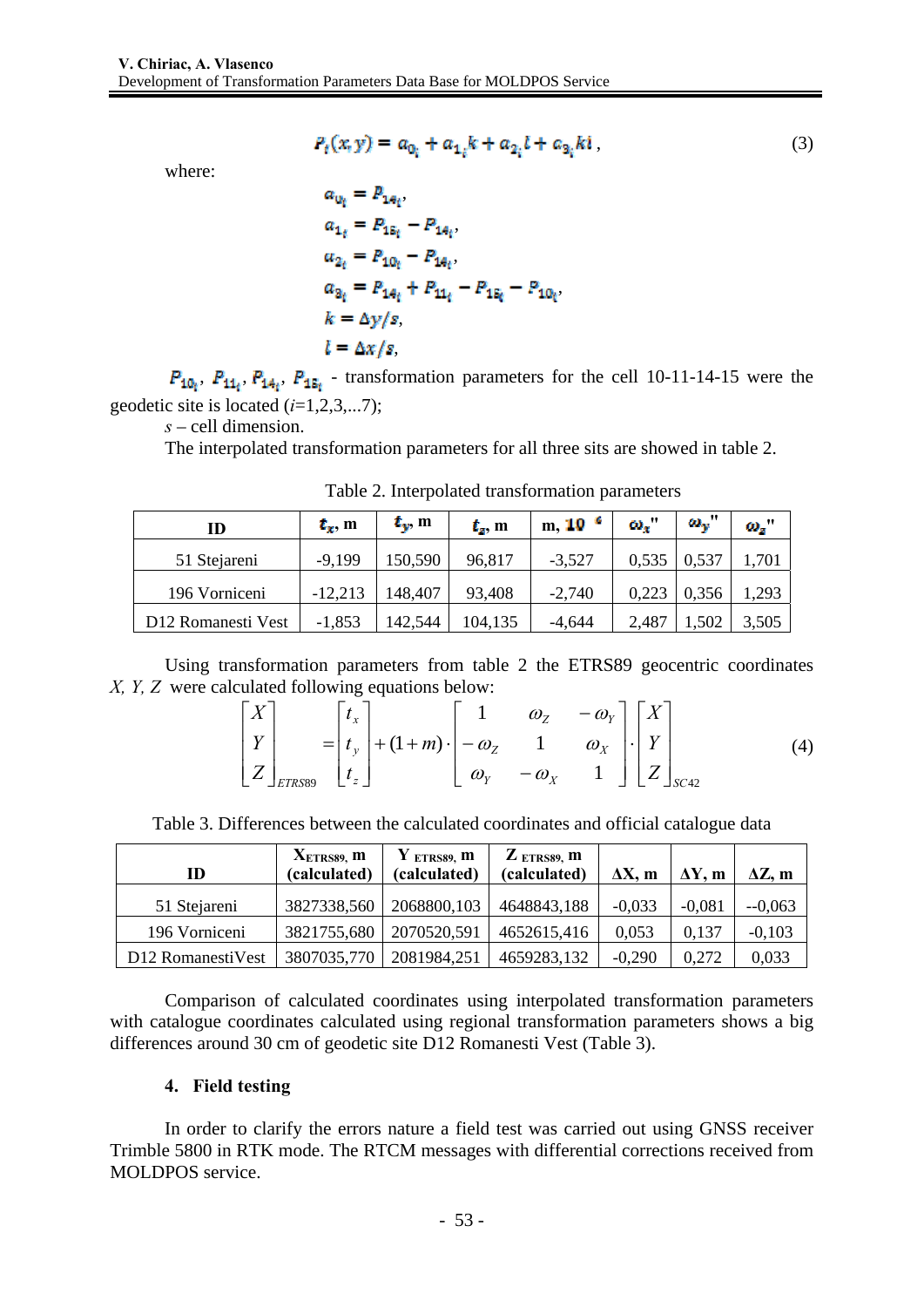The geodetic sites were selected using geodetic database from official Land Relation and Cadastre Agency website *http://geoportal.md* (Fig. 4).



Fig. 4. Selected from geoportal geodetic sites

GNSS RTK measurements were carried out 3-10 minutes on the selected old classical triangulation sites with coordinates in SC42 and calculated ETRS89 coordinates using regional transformation parameters (Fig. 5).



Fig. 5. GNSS measurements on D12Romanesti Vest geodetic site

Field verification consisted in comparison of ETRS89 coordinates from GNSS RTK measurements and calculated ETRS89 coordinates from catalogue (Table 4) and also from grid interpolated transformation parameters (Table 5).

| ID                 | $XETRS89$ , m<br>(Catalogue) | $Y$ ETRS89, m<br>(Catalogue) | $Z$ ETRS89. $m$<br>(Catalogue) | $\Delta X$ , m | $\Delta Y$ , m | $\Delta Z$ , m |
|--------------------|------------------------------|------------------------------|--------------------------------|----------------|----------------|----------------|
| 51 Stejareni       | 3827338,592                  | 2068800,185                  | 4648843,125                    | 0.091          | 0,092          | $-0,059$       |
| 196 Vorniceni      | 3821755,627                  | 2070520,454                  | 4652615,52                     | 0,022          | $-0,162$       | 0,052          |
| D12 Romanesti Vest | 3807036,059                  | 2081983,68                   | 4659283,165                    | 0,347          | $-0.609$       | 0,054          |

Table 4. Comparison of GNSS measured coordinates and catalogue coordinates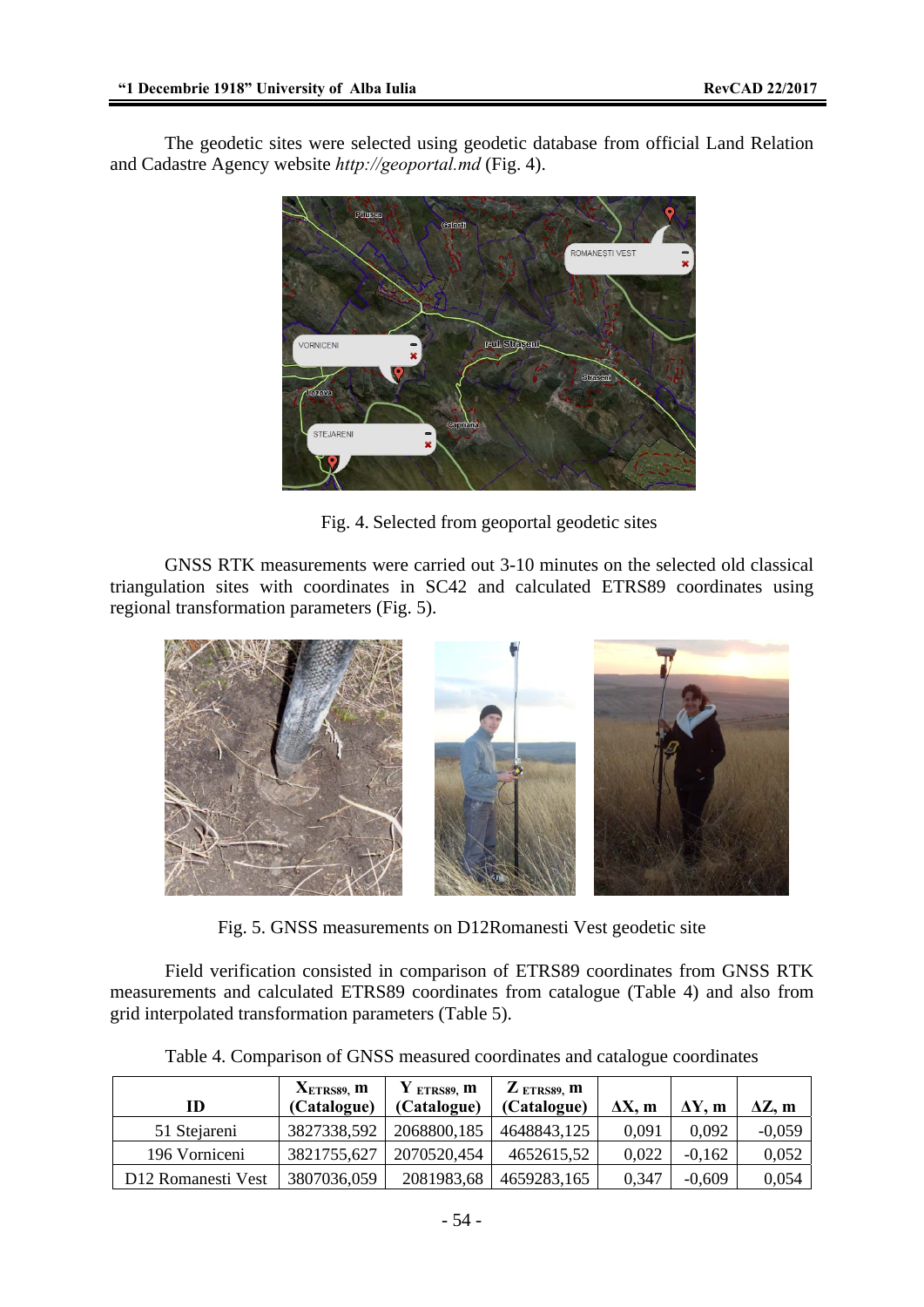|                    | $XETRS89$ , m | $Y_{ETRS89}$ m | $\mathbf{Z}_{\text{ ETRS89}}$ , m |                |                |                |
|--------------------|---------------|----------------|-----------------------------------|----------------|----------------|----------------|
| ID                 | (Measured)    | (Measured)     | (Measured)                        | $\Delta X$ . m | $\Delta Y$ , m | $\Delta Z$ , m |
| 51 Stejareni       | 3827338,501   | 2068800,093    | 4648843,184                       | 0.059          | 0.010          | 0,004          |
| 196 Vorniceni      | 3821755,649   |                | 2070520,616 4652615,468           | 0.031          | $-0.025$       | $-0,051$       |
| D12 Romanesti Vest | 3807035,712   | 2081984,289    | 4659283,111                       | 0,058          | $-0.038$       | 0,021          |

Analyses of field verification and comparison of resulting differences ΔS shows the big differences about 60 cm between GNSS measurements and catalogue coordinates calculated using regional transformation parameters. The smallest resulting differences ΔS about 6 cm for all three geodetic sites were obtained between GNSS measurements and calculated coordinates using grid interpolated transformation parameters (Fig. 6).



Fig. 6. Resulting differences ΔS from field verification

Further using of grid interpolated 3D Helmert transformation parameters will provide uniform coordinates transformation accuracy for all territory. For geodetic and cadastral applications ETRS89 geocentric coordinates *X, Y, Z* could be easy transformed to ellipsoidal coordinates  $\varphi$ ,  $\lambda$ ,  $h$ , MOLDREF99 coordinates  $x(N)$ ,  $y(E)$  and normal heights *H* using well known transformation formulas and quasigeoid model.

## **5. Conclusions**

The worldwide ongoing process of the establishment of high precise DGNSSpositioning services and respective GNSS-reference station networks, which are related to the globally GNSS-consistent ITRF, implies the replacement of the georeferencing in the old independent classical national reference frames by an ITRF-related one. Accordingly the new age of GNSS-positioning services - as interdisciplinary tool with a broad and growing spectrum of precise satellite positioning, navigation, mobile GIS and mobile IT applications –